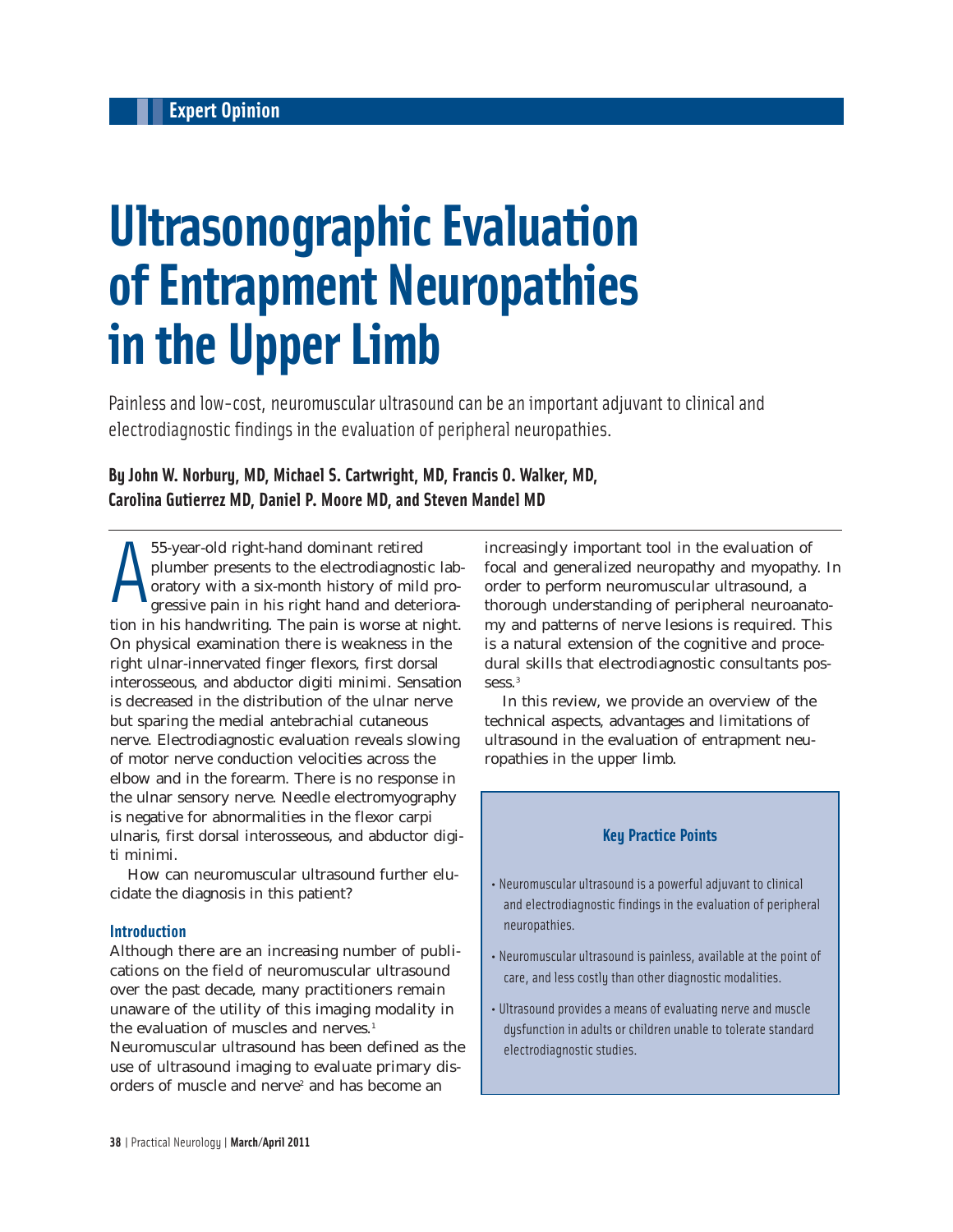#### **The Ultrasound Device**

Knowledge of the basic science of ultrasound is necessary to understand how it can be applied to the peripheral nervous system. An ultrasound system is composed of two parts: an ultrasound instrument and a transducer. The transducer generates sound waves that are then transmitted through tissue. When these sound waves encounter changes in tissue density, known as an acoustic interface, they are reflected back to the transducer. The transducer then transmits the signals to the ultrasound instrument which can analyze them and generate a two dimensional image in real time. Higher frequencies allow higher resolution of more superficial structures. For relatively superficial nerves, a transducer in the 12 to 20 MHz range is appropriate. A 7.5 MHz transducer can be useful for deeper nerves, such as the sciatic nerve.

#### **Advantages of Neuromuscular Ultrasound**

When evaluating a patient with a suspected peripheral neuropathy, there are several advantages of ultrasound. It is the authors' opinion that neuromuscular ultrasound is not a substitute for technologies such as nerve conduction studies (NCS) and electromyography (EMG), but rather a powerful complementary tool when employed in combination with a thorough clinical and electrodiagnostic evaluation. While nerve conduction studies and electromyography provide detailed physiologic information, ultrasound provides detailed anatomic information. High resolution ultrasound provides greater axial detail than Magnetic Resonance Imaging (MRI).4,5

Ultrasound can also be used to evaluate for anatomical variants. Heteropic bone, bone spurs and accessory muscles can be seen using ultrasound. Ultrasound also allows a more flexible field of view where the course of specific nerves can be traced instead of relying on the predetermined slices of an MRI scanner.<sup>6</sup>

Ultrasound can also help in identifying conditions in the differential for an entrapment neuropathy. For example, it is useful for the imaging of



Fig. 1A: The appearance of muscle and bone on ultrasound. Muscle, as demonstrated here by the extensor carpi radialis (ECU) and supinator (S), appears as a generally hypoechoic structure with the intervening hyperechoic connective tissue. Bone as demonstrated by the radius appears as a hyperechoic rim above a hypoechoic area.



Fig. 1B: The median nerve at the elbow. The "honeycomb appearance" is evident in this picture of the median nerve at the elbow. The large hypoechoic structure to the right of the nerve is the brachial artery (A).

polyneuropathies, such as those found in diabetes<sup>7</sup> and demyelinating polyneuropathies.<sup>8</sup> It can also help to distinguish musculoskeletal disorders, which can mimic an entrapment neuropathy.

Another advantage of neuromuscular ultrasound is that it can be used to focus imaging on a particular area of concern. One can use the electrodiagnostic evaluation and physical examination to identify the most likely area of entrapment, which can then be examined in detail during the ultrasonographic evaluation. Like electrodiagnosis, ultra-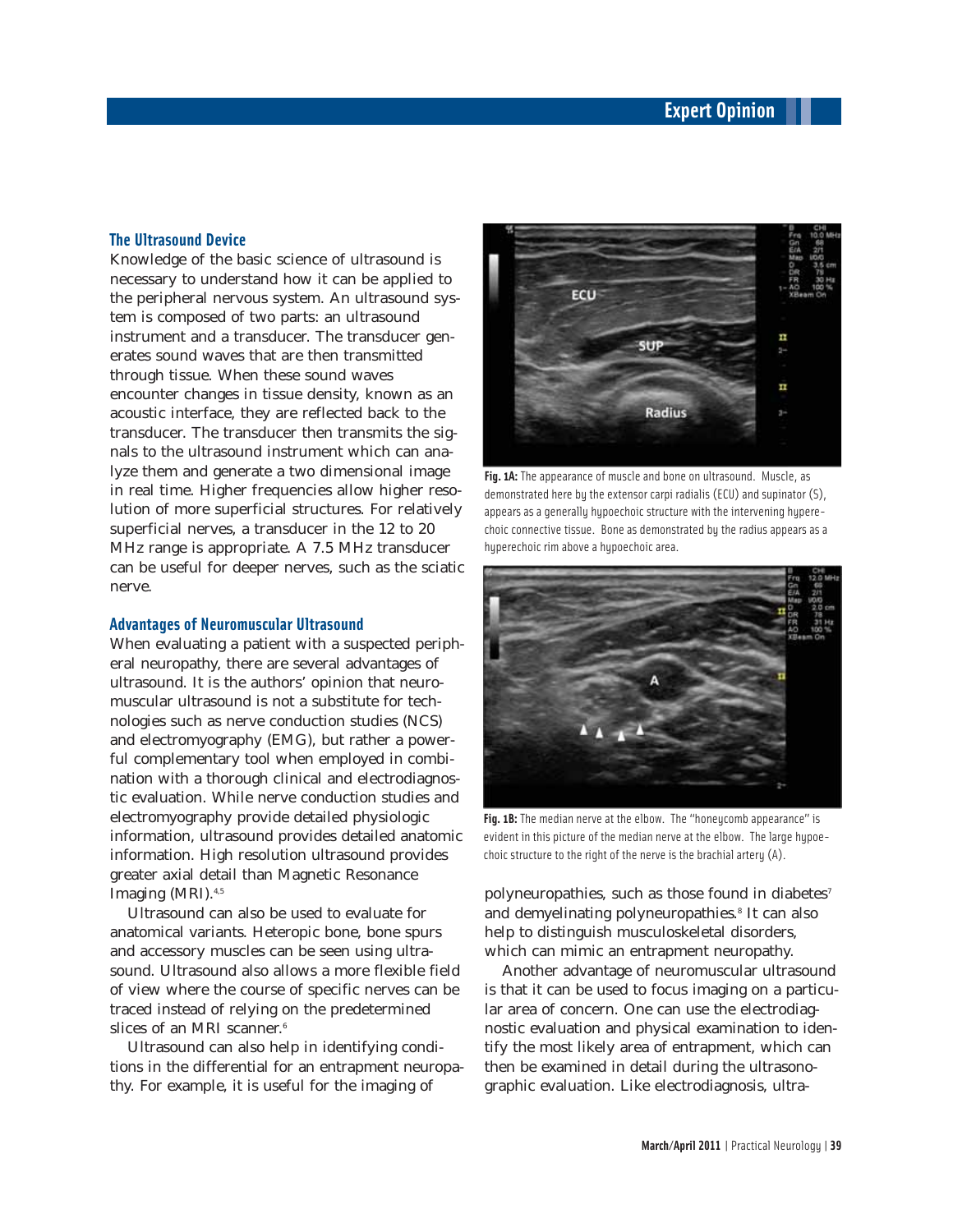

Fig. 2A: Evaluation of the median nerve (arrowheads) in long axis.



**Fig. 2B:** Evaluation of the median nerve (arrowheads) in short axis. Note the relatively flattened appearance.

sound allows examination of an asymptomatic contralateral side, or sections of nerve more distal or proximal, to help determine if a finding is abnormal or not. Ultrasound has been shown to be a particularly useful tool to guide surgical approaches to peripheral nerve lesions.9

Ultrasound also allows dynamic real-time imaging. Modern ultrasound instruments can record video clips of ultrasound so the dynamic imaging can be stored in the patient's medical record. Dynamic imaging is often used for musculoskeletal issues such as rotator cuff impingement; however one can also use the dynamic nature of ultrasound to evaluate the movement of nerves. One example of this is subluxation of the ulnar nerve at the elbow.

One of the greatest advantages of ultrasound is its convenience. Unlike other imaging modalities,

electrodiagnostic laboratory allows one to localize technically difficult muscles such as the tibialis posterior or diaphragm for needle examination Ultrasound guided intervention can be used to guide therapeutic injections to targeted structures for diagnostic and therapeutic indications. This allows integration of interventions such as corticosteroid injections into the electrodiagnostic consultation. In this model of care, patients can have "onestop shopping" where they can receive the physical examination, electrodiagnostic evaluation, and ultrasound guided intervention to diagnose and treat the condition in one office visit. $6$ 

While electrodiagnostic findings are often difficult for patients to understand, ultrasound allows them to "see" the pathology. As in obstetric ultrasonography, patients better understand their own anatomy and the cause of their symptoms when

ultrasound is available at the point of service. This allows rapid integration of the ultrasonographic information into the electrodiagnostic consultation. Ultrasonography is faster and less expensive than a comparable imaging study with CT or MRI. It also is not associated with radiation exposure and presently has no known significant risks. Unlike MRI, ultrasound can be employed in patients who have pacemakers, surgical hardware, or who are claustrophobic.

Additionally, ultrasound can be used for needle guidance. Having a machine readily accessible in the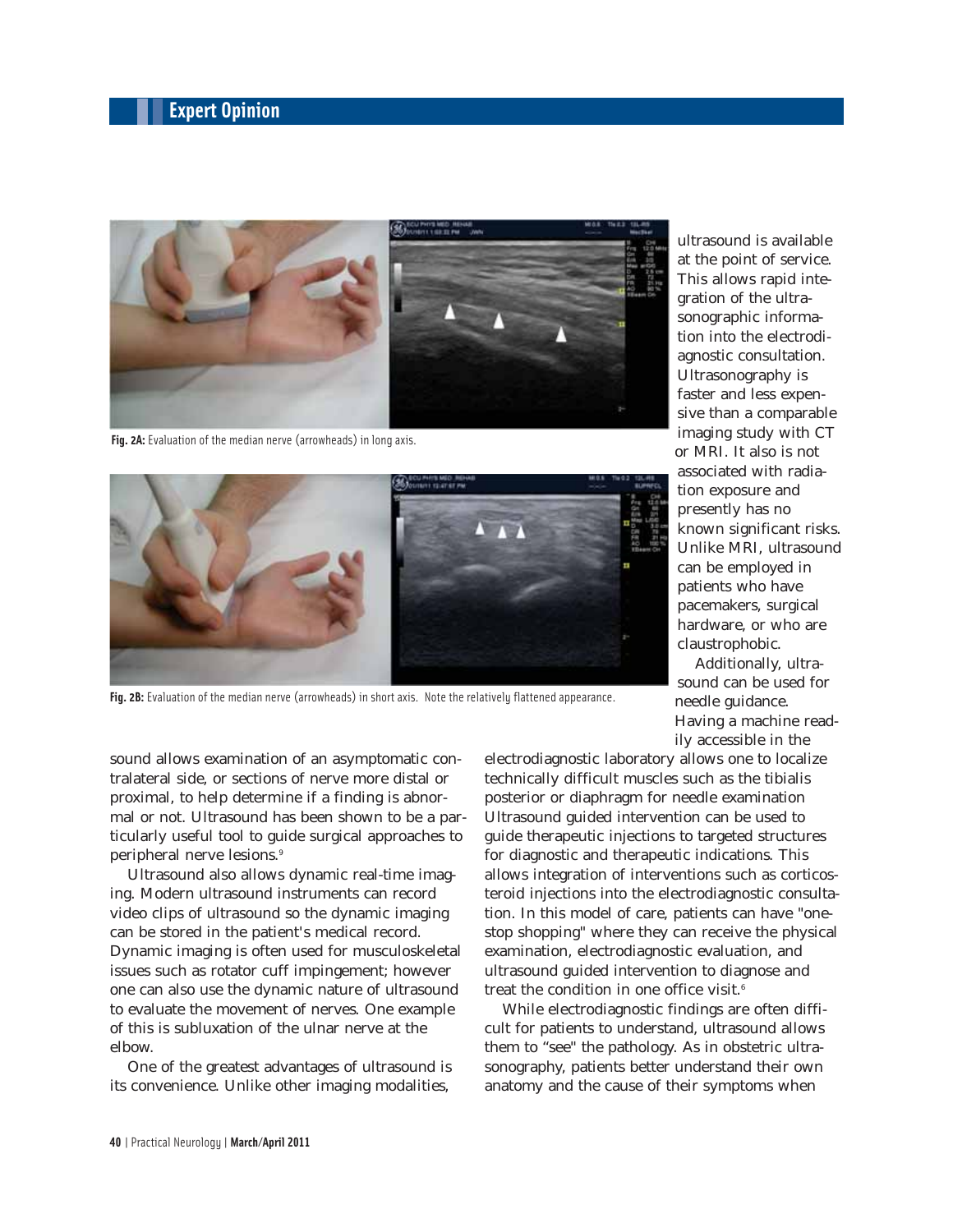illustrated with realtime ultrasound.

Finally, one of the greatest advantages of ultrasound in comparison to electrodiagnostics is that it is virtually painless. Therefore, ultrasound is very useful in patients who cannot tolerate electrodiagnostic evaluations, such as children.

#### **Limitations**

There are several important limitations when using ultrasound in the context of upper limb neuropathies. The biggest limitation of ultrasound is that it is operator dependent. This is further complicated by the fact that ultrasound is not a part of many medical train-



**Fig. 3A:** Evaluation of the Ulnar Nerve (arrowheads) in long axis.



Fig. 3B: Evaluation of the ulnar nerve (arrowheads) in short axis.

ing programs. The general lack of familiarity with the technology, at least in North America, means that surgeons and other physicians who request electrodiagnostic consultations for patient care might not share the same comfort level with ultrasound findings as they do with a more traditional electrodiagnostic study. Ultrasound is also limited in the evaluation of more proximal and deeper disorders such as a radiculopathy, which may be in the differential of peripheral entrapment neuropathies.

#### **Technical Aspects of Ultrasound and Appearance of Neuromuscular Structures**

A typical ultrasound image is effectively a slice of the structures directly underneath the transducer. More superficial structures such, as subcutaneous fat, appear on the top, and deep structures, such

as bone, appear on the bottom. For all structures imaged, both a longitudinal or long axis view and a transverse or short axis view need to be obtained for a thorough anatomic evaluation.

One of the most challenging technical aspects is recognition of the echotexture of nerves, muscles, and tendons. Structures that reflect sound waves appear white or hyperechoic. Those that allow sound waves to pass through appear dark or hypoechoic. Bones appear as a hyperechoic line with acoustic shadowing deep to the cortex, and muscle is generally hypoechoic with intervening hyperechoic connective tissue that represents perimysium (Fig 1A). Tendons have a tightly compact fibrillar pattern. In long axis, nerves tend to have a fascicular architecture with alternating hypoechoic and hyperechoic bands. In short axis, nerves have hyperechoic dots which appear as a "honeycomb" (Fig 1B).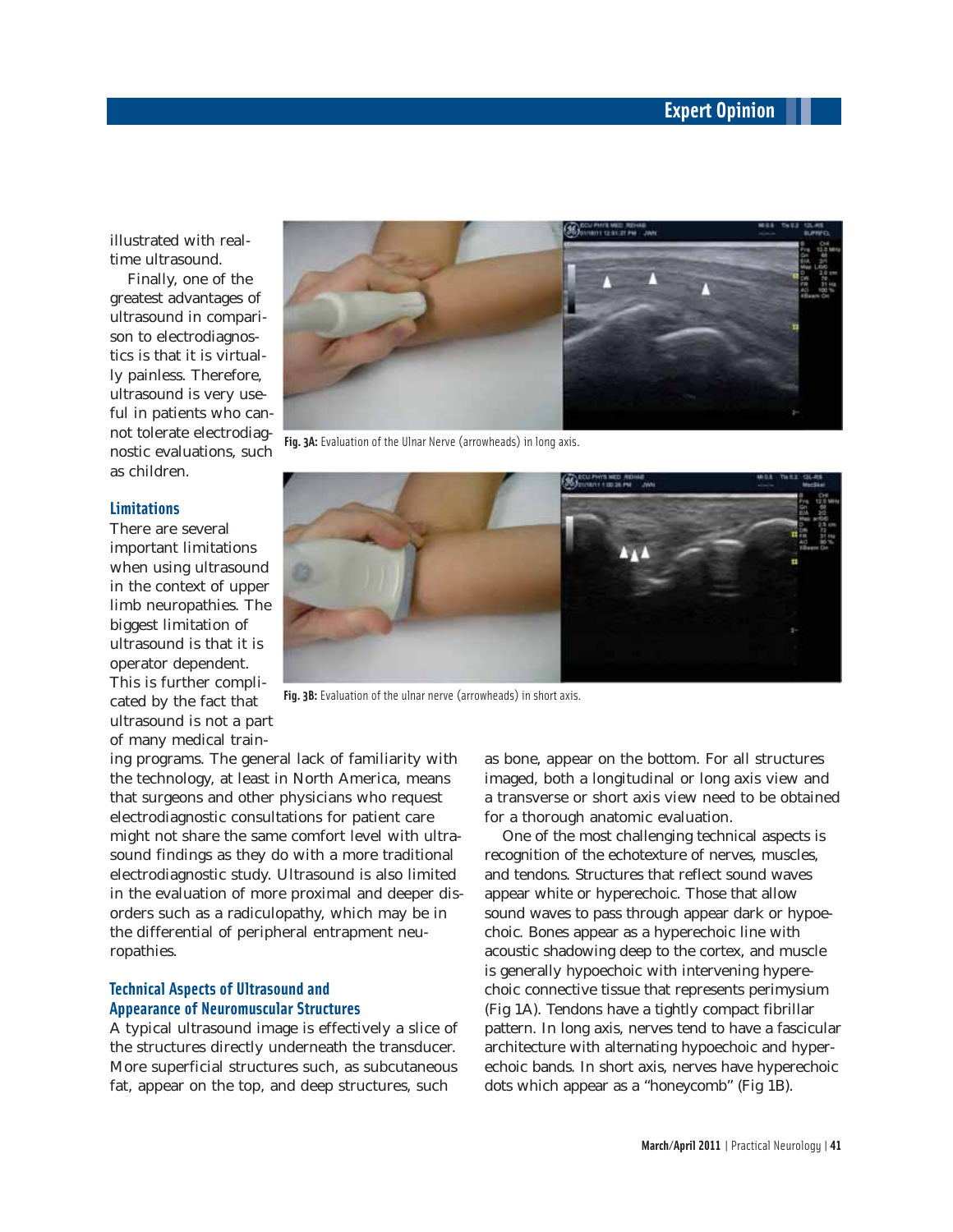

**Fig. 4A:** Ulnar nerve at medial epicondyle in long axis. There is a bone spur (BS) which is impinging upon the nerve as noted by the overall swollen and hypoechoic appearance.



**Fig. 4B:** Comparison of the right and left ulnar nerve at the level of the medial epicondyle. Note the enlargement of the nerve on the right side.

#### **Median Neuropathy at the Wrist**

The carpal tunnel is an osteofibrous structure at the wrist, limited by the carpal bones forming the floor and the transverse carpal ligament that runs from the tuberosity of the scaphoid to the pisiform proximally and distally from the tubercle of the trapezium to the hook of the hamate at the roof.

Ten structures run through the tunnel: four tendons of the flexor digitorium superficialis, the four tendons of the flexor digitorium profundus, the flexor pollicis longus tendon and the median nerve. The normal appearance of the median nerve in long and short axis is shown in Figure 2.

In compressive median neuropathy at the wrist, the median nerve will appear larger just proximal to the flexor retinaculum. This represents swelling of the nerve proximal to the site of compression. The nerve will appear relatively more hypoechoic secondary to edema within the nerve. There are two ways to diagnose median neuropathy at the wrist based upon measurements of the cross sectional area of the nerve in the transverse axis. The first method is to measure the size of the median nerve proximal to the wrist and compare to normal values. This has been shown to have high interrater reliability.10 Although other values have been described,<sup>11,12</sup> in our lab we have used 12mm<sup>2</sup> as the upper limit of normal for the size of the median nerve in the carpal tunnel.

The second way to diagnose median neuropathy at the wrist is to measure the size of the median nerve at the wrist at the area of maximum swelling and compare this value to the size of the median nerve at the level of the proximal third of the pronator teres. Klauser et al. have described a change in cross sectional area of 2mm<sup>2</sup> as 99 percent sensitive and 100 percent specific for the diagnosis of carpal tunnel syndrome.13 Similarly Hobson-Webb cites a ratio of greater than 1.4 comparing the size of the median nerve at the wrist to the size at the forearm.<sup>14</sup>

An advantage of ultrasound in the diagnosis of median neuropathy is that space occupying lesions, such as synovial cysts, lipomas, and hamartomas, can be identified. Additionally, anatomic variants, such as a persistent median artery of the forearm or aberrant flexor muscle of the index finger, or acquired diseases, such as a ganglion, can be identified.<sup>15</sup>

#### **Ulnar Neuropathy at the Elbow**

Sonography has proven to be a useful tool to diag-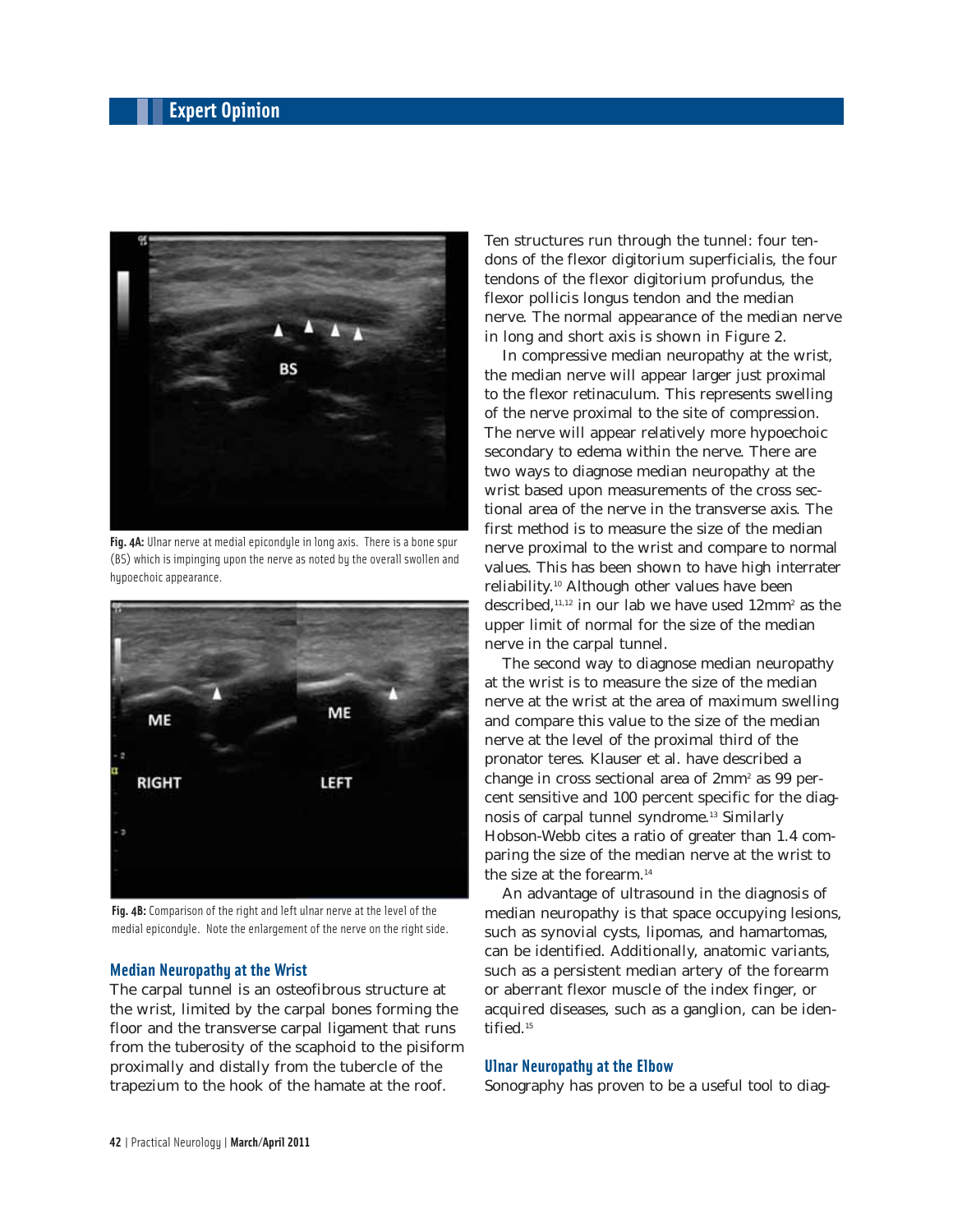nose ulnar neuropathy at the elbow,<sup>16-18</sup> even when the electrodiagnostic findings are normal.<sup>19</sup> The ulnar nerve can be compressed at multiple sites as it courses around the medial epicondyle. Prominent among these is the retrocondylar groove, humeral ulnar arcade, and deep pronator aponeuorsis. While an electrodiagnostic study can give some information as to the exact location of entrapment, ultrasound allows a more precise visualization of the abnormal nerve site. The normal appearance of the ulnar nerve is shown in Figure 3.

A cross-sectional area of greater than  $7.5\; \mathrm{mm}^2$ -8.3mm2 has been proposed to be consistent with ulnar neuropathy at the elbow.17,19 In our lab, we have generally used the more stringent cut-off of 10mm2 . Unlike median neuropathy at the elbow, looking at a ratio of swelling comparing the proximal and distal site does not confer a significant improvement in sensitivity and specificity, $20,21$  but this type of comparison can be helpful in inviduals with polyneuropathy and suspected superimposed focal neuropathy. The ulnar nerve can sublux during flexion of the elbow, resulting in measurements for NCS that are longer than the actual length of the nerve. This results in an artificially increased calculated conduction velocity.<sup>22</sup>

This might mask an actual ulnar neuropathy at the elbow. By using ultrasound in this case, one can increase the diagnostic yield for ulnar neuropathy at the elbow. Subluxation of the ulnar nerve is found in 23 percent of normal patients, $23$  and so one must be careful when making a diagnosis on these electrodiagnostic grounds.

#### **Other Entrapment Neuropathies**

Median neuropathies about the elbow can also be evaluated with ultrasound. Potential sites of entrapment, such as the ligament of Struthers, the pronator teres muscle, and the sublimus bridge, can all be visualized and associated with a focal area of swelling if present.<sup>1</sup> The anterior interosseous nerve can be entrapped distal to these locations. Since the nerve is sometimes difficult to visualize in the forearm, direct visualization of the nerve is often inconclusive.<sup>1</sup> In this case, one may observe

atrophy of the flexor pollicis longus and pronator quadratus.24,25 Likewise, the sonographic diagnosis of surgically confirmed lesions of the posterior interosseous nerve (supinator or posterior interosseus nerve syndrome) have been described.26,27 This often happens between the two heads of the supinator and should be considered in the diagnosis of lateral epicondylitis. Proximal to the posterior interosseus, the radial nerve proper can become entrapped. Normal values have been described in the literature<sup>28</sup>

Entrapments of the suprascapular nerve and axillary nerve have been described as well.<sup>1</sup>

#### **Diagnosing the Current Case**

Returning to the case presentation, the electrodiagnostic findings (slowing of ulnar nerve conduction velocities at both the elbow and the forearm) did not fit with a classic ulnar neuropathy. A sonographic evaluation was carried out and revealed an osteophyte impinging upon the ulnar nerve at the level of the medial epicondyle, with swelling of the nerve demonstrated on both transverse and long axis images (Figure 4). Thus, the precise location of the lesion and the cause was determined.

#### **Conclusion**

Neuromuscular ultrasound is a powerful tool for the evaluation of peripheral neuropathies of the upper limb. It is quick, cost efficient and comfortable for patients. It allows precise localization of nerve lesions which can be helpful for guiding injections and localization prior to surgical intervention. ■

*John Norbury, MD is a Clincial Assitant Professor, Department of Physical Medicine and Rehabilitation, East Carolina University, Greenville, NC.*

*Michael Cartwright, MD is a Clinical Professor, Department of Neurology, Wake Forest University, Winston-Salem, NC.*

*Francis Walker, MD is a Professor, Department of Neurology, Wake Forest University, Winston-Salem, NC.*